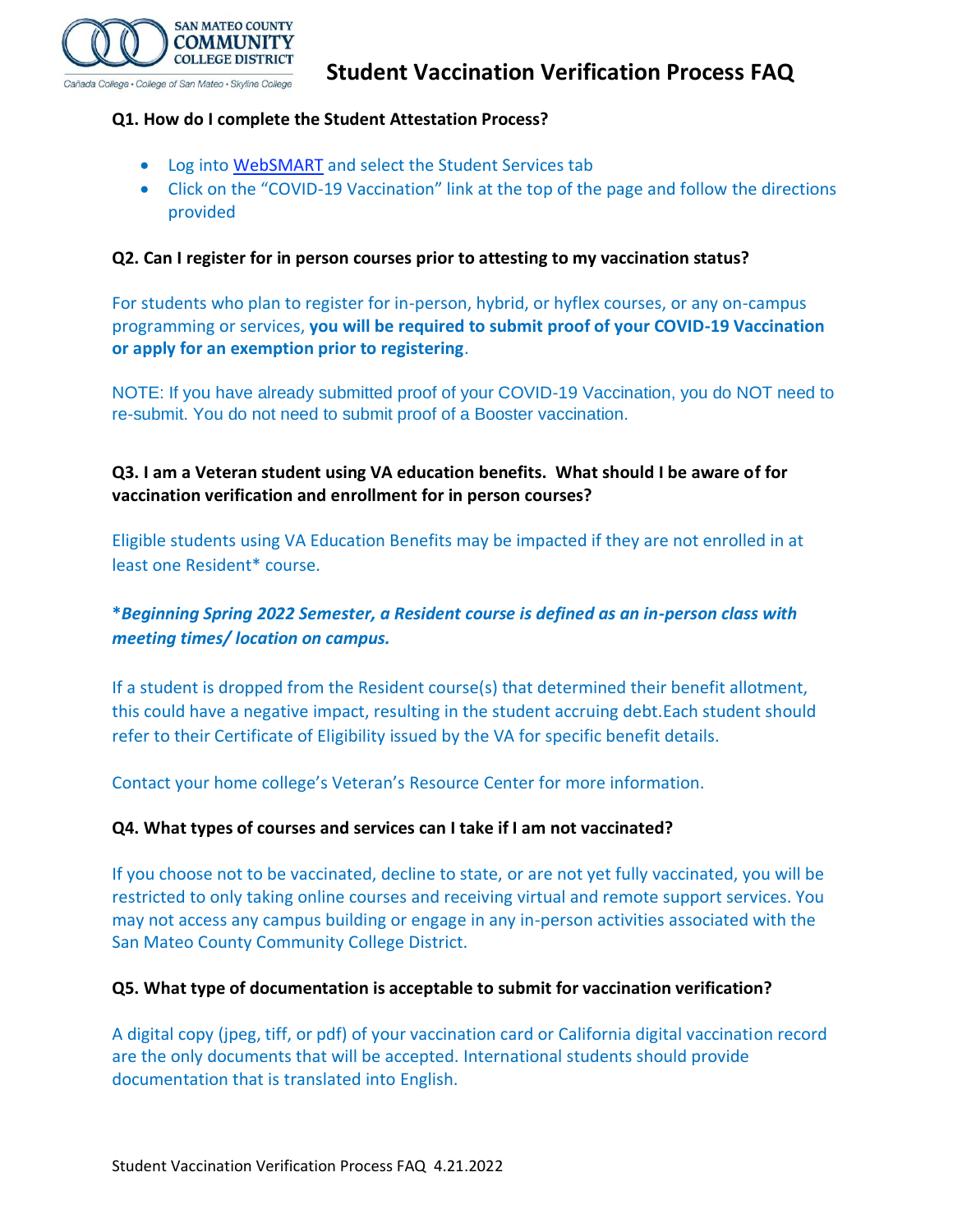### **Q6. I've received one vaccination dose of Pfizer or Moderna. Does this meet the vaccination requirement?**

No. You must submit a full vaccination series (2 doses for Pfizer and Moderna OR single dose Johnson & Johnson Janssen) to meet the requirement. International students that receive a [WHO approved vaccination](https://www.who.int/emergencies/diseases/novel-coronavirus-2019/covid-19-vaccines/advice) must also submit full vaccination series.

## **Q7. I have just completed the two-dose requirement of Pfizer or Moderna or the one dose requirement of J&J. Can I submit my vaccination verification even though 14 days have not elapsed since completing my vaccination series?**

No. You must submit the full vaccination series (2 doses for Pfizer and Moderna OR single dose Johnson & Johnson Janssen) AND 14 days must have elapsed to meet full the requirement. The COVID-19 Program Specialist will review confirming those elements.

#### **Q8. I've lost my vaccination documentation, where can I go to retrieve it?**

You can get a digital copy through the California Digital COVID-19 Vaccine Record. This service provides a way to get digital proof of your vaccination immediately.

- Go to<https://myvaccinerecord.cdph.ca.gov/>
- Enter a few details through the site to get a link to a QR code and a digital copy of your COVID-19 vaccination record will be immediately available

### **Q9. What type of health care provider is acceptable to support petition for a medical exemption?**

Only an active licensed Medical Doctor – M.D. or active licensed Doctor of Osteopathic Medicine – D.O. can provide exemption documentation. No other type of medical provider will be accepted.

### **Q10. How do I petition for a sincerely held religious beliefs exemption to the vaccination requirement?**

Complete the Sincerely-held Religious Beliefs [form](https://smccd.edu/return-to-campus/docs/Student%20Request%20for%20Religious%20Exemption%20Form%2011.12.2021.pdf) and submit through the [WebSMART](https://phx-ban-ssb8.smccd.edu/) portal. Students will be notified of decision within 2 business days.

### **Q11. Do I have to resubmit a medical or religious exemption request if I already have one approved in a previous semester?**

If you have already submitted and received approval for a medical or sincerely held religious beliefs exemption, you do NOT need to re-submit. The approved exemption will continue to be in effect in subsequent semesters. You will be notified of any applicable health and safety requirements if you are taking in-person classes or services.

### **Q12. I'm having technical issues with uploading my vaccination documentation. How can I get help?**

Student Vaccination Verification Process FAQ 4.21.2022